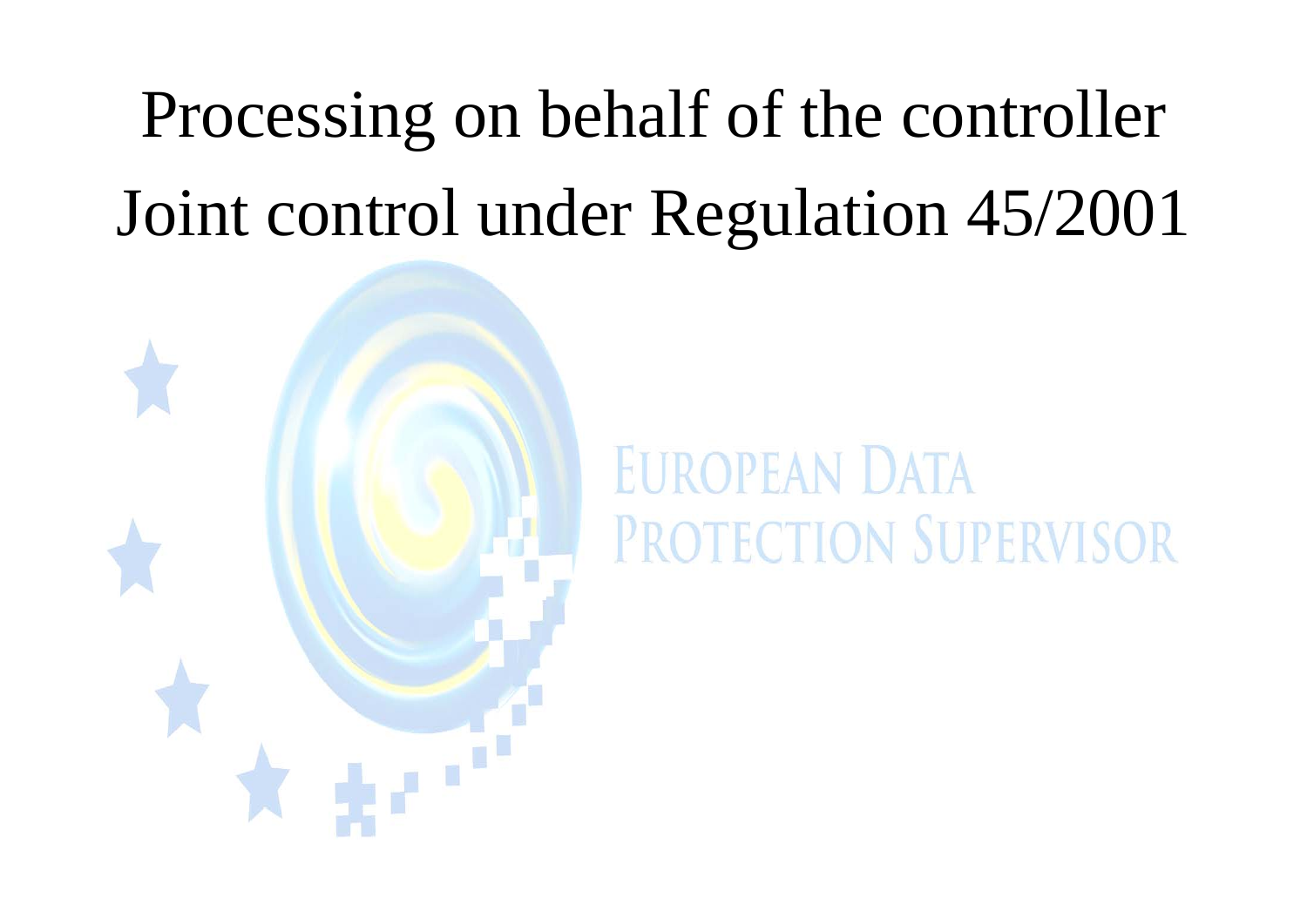



## **CONCEPT OF CONTROLLER**

### **Definition in Art.2(d) -** autonomous concept intended to allocate responsibilities (**WP29 – Opinion 1/2010** )

- $*$  It is the institution/agency which shall be considered as ultimately responsible for data processing and obligations
- ❖ A person may be designated, but will act on behalf of the institution/agency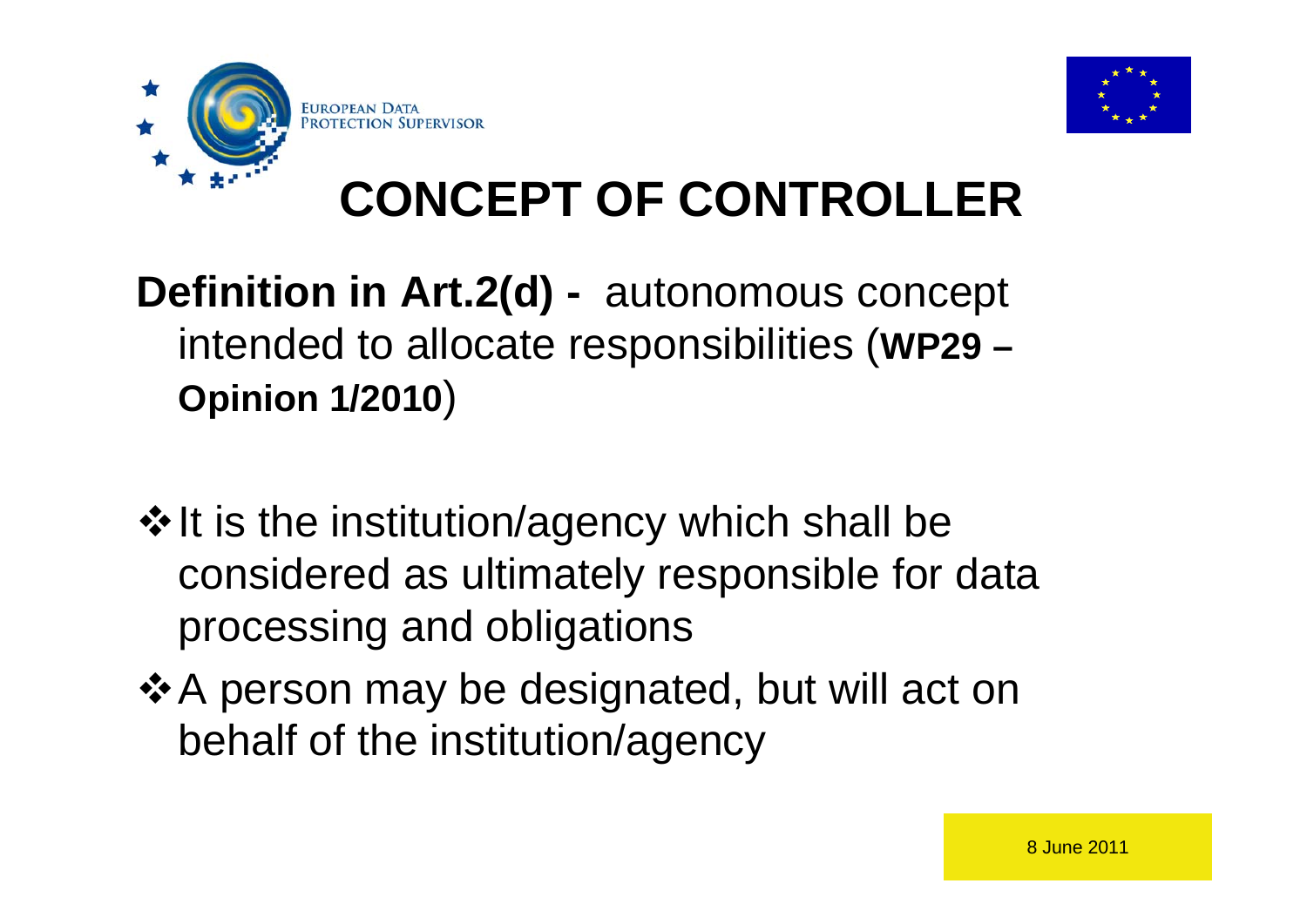

# **\*\*A** specific identity is important:

- $\checkmark$  as interface/contact person for the data subjects' rights
- $\checkmark$  to ensure data quality (according to Art.4(2)),
- $\checkmark$  full compliance with data protection principles,
- $\checkmark$ Transparency

**EUROPEAN D** 

But ultimate responsibility lies with the institution/agency!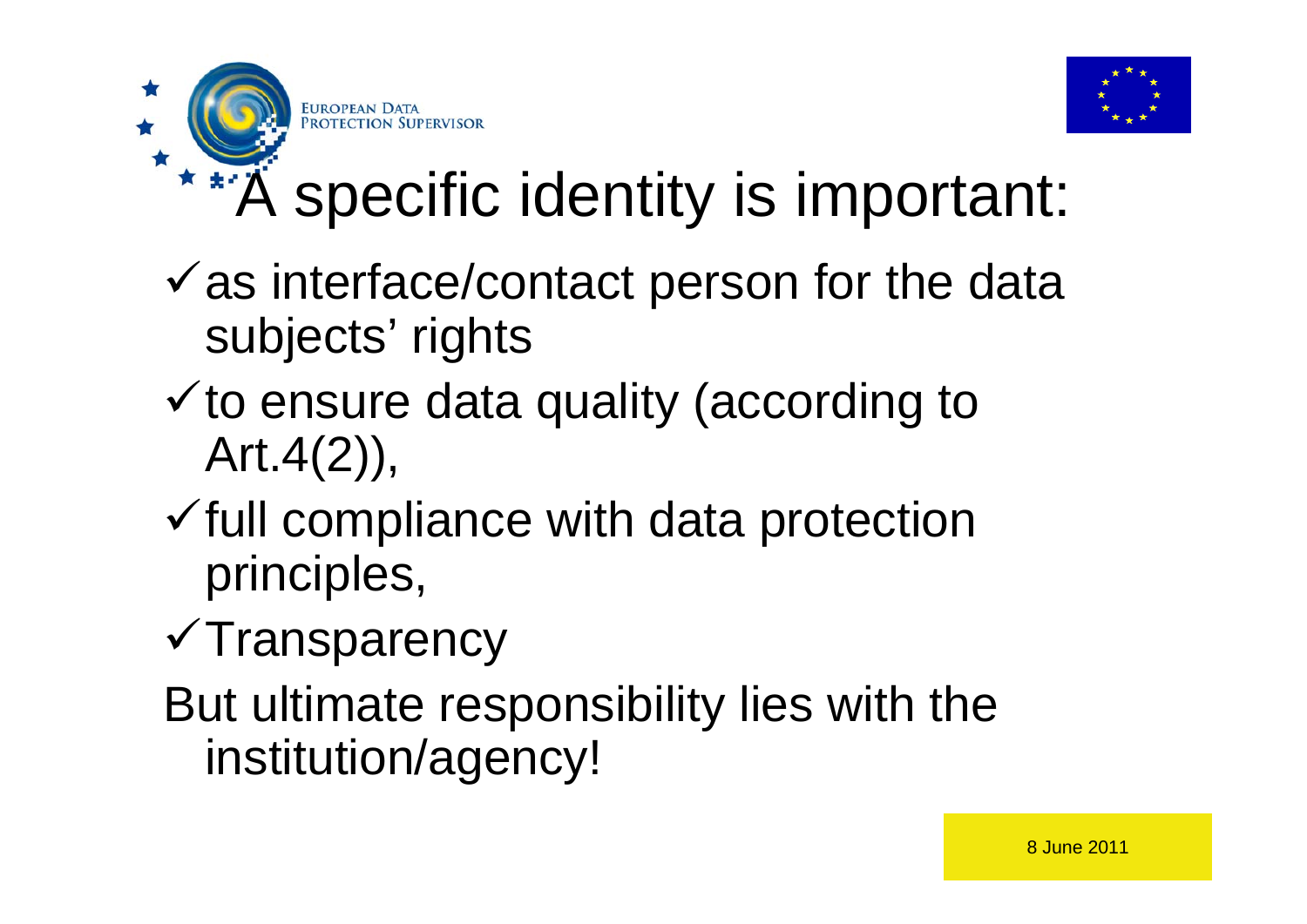



### **CONCEPT OF PROCESSOR**

### **Definition in Art.2(e) -** Its existence and lawfulness is determined by the mandate given by the controller (**WP29 – Opinion 1/2010)**

- 2 conditions for being a processor:
- External separate entity
- ❖ Processing data on behalf of the controller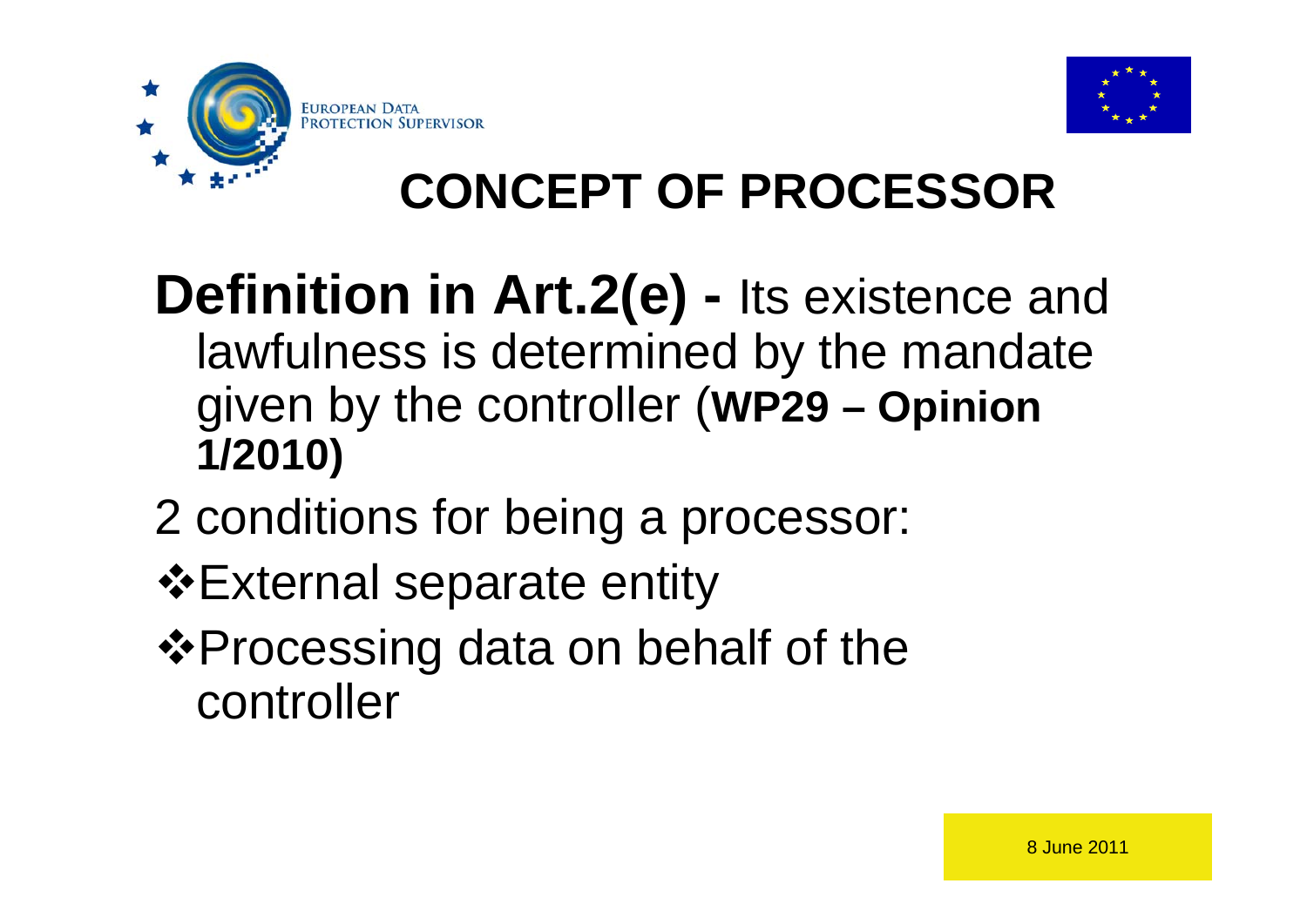

### **EXAMPLES OF EXTERNAL OUTSOURCING**

• **the Commission's medical service** acts as processor to an agency and the processing is governed by a SLA,

**EUROPEAN DA** 

- **an external medical centre** carries out some or most of the medical exams on behalf of an agency and
- **the medical advisor** processes medical data at the agency's premises on behalf of an agency
- **an insurance company** reimburses data subjects in case of accident/occupational disease by processing medical data on behalf of the EP and Council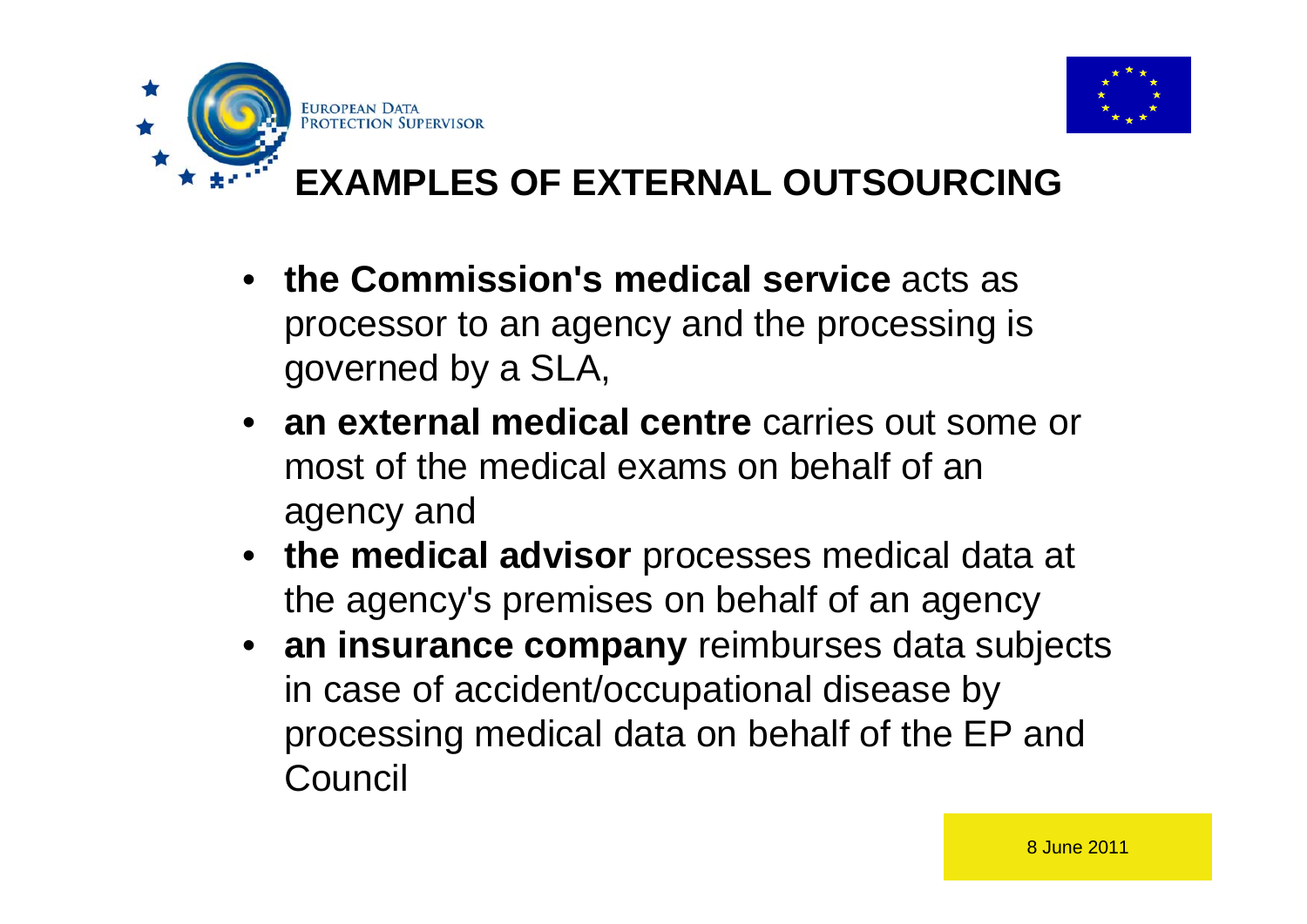



**JOINT CONTROL/CONTROLLERSHIP**

#### **Large scale IT systems**

The Custom Information system (CIS) case

 $\checkmark$  OLAF and the competent authorities in the MS are co-controllers.

#### **Why?**

Some of the tasks of a controller cannot be fulfilled by OLAF.

The uploading and amending of data, the decision on whether or not to extend storage for CIS cases, is done by the competent authorities in the MS + They are the only ones capable of changing data uploaded by them so the right to rectification (incumbent on the controller, Art. 14) is to be ensured by them + They are the one authorising transfers to third countries.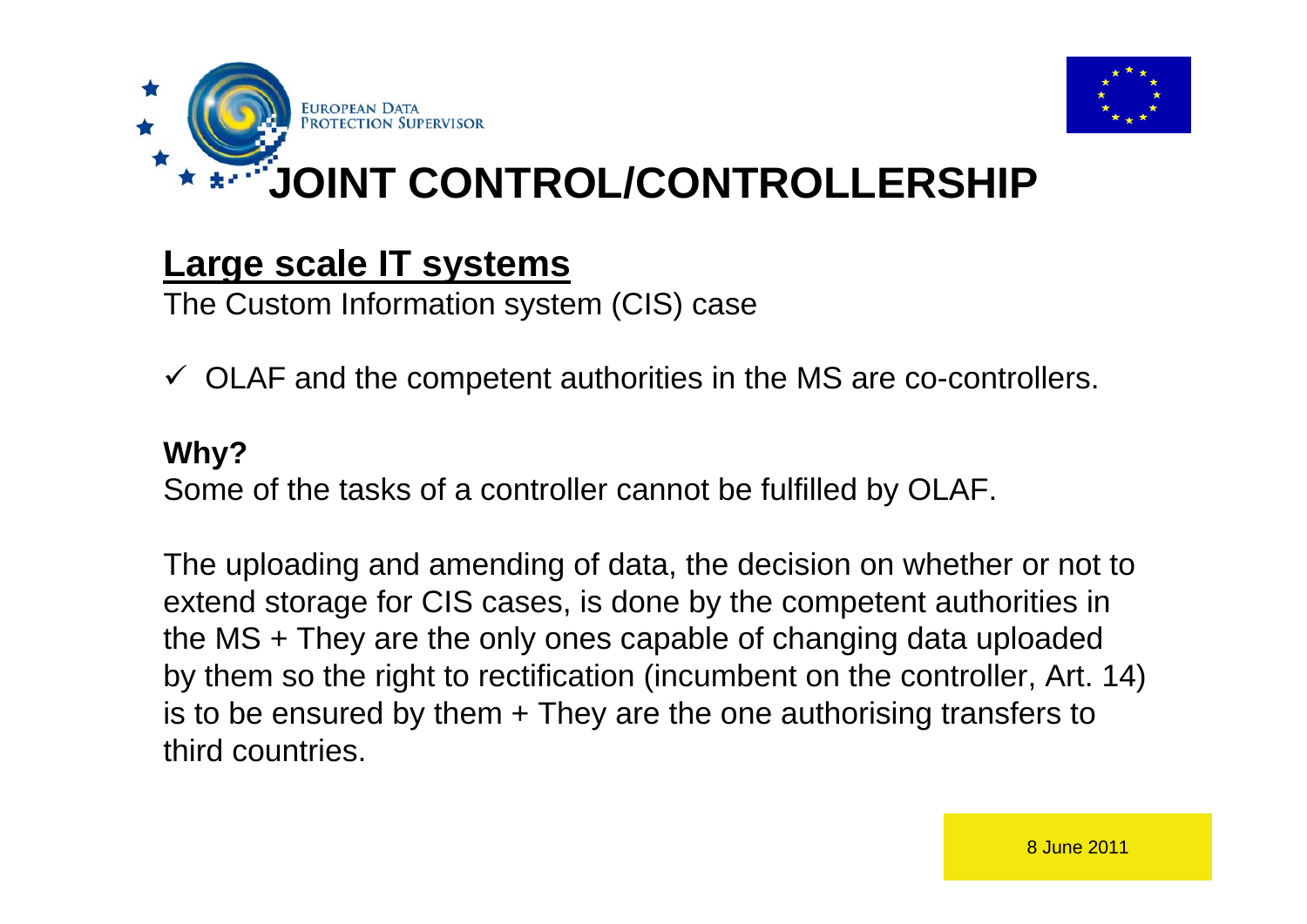



Competent authorities cannot be regarded as mere users of the system. Their decisions have significant impact on the purposes of the processing.

CIS mirrors other large-scale IT systems such as EURODAC in which the Commission is responsible for the setting up and the operational management, but not for the actual content of the data uploaded to the system:

- $\checkmark$  OLAF sets up the system, gives concrete form to the autorisation in the legal basis: it partly determines the means and purposes of processing.
- $\checkmark$  So do the competent authorities of the MS.

Each controller is responsible of its own processing operations.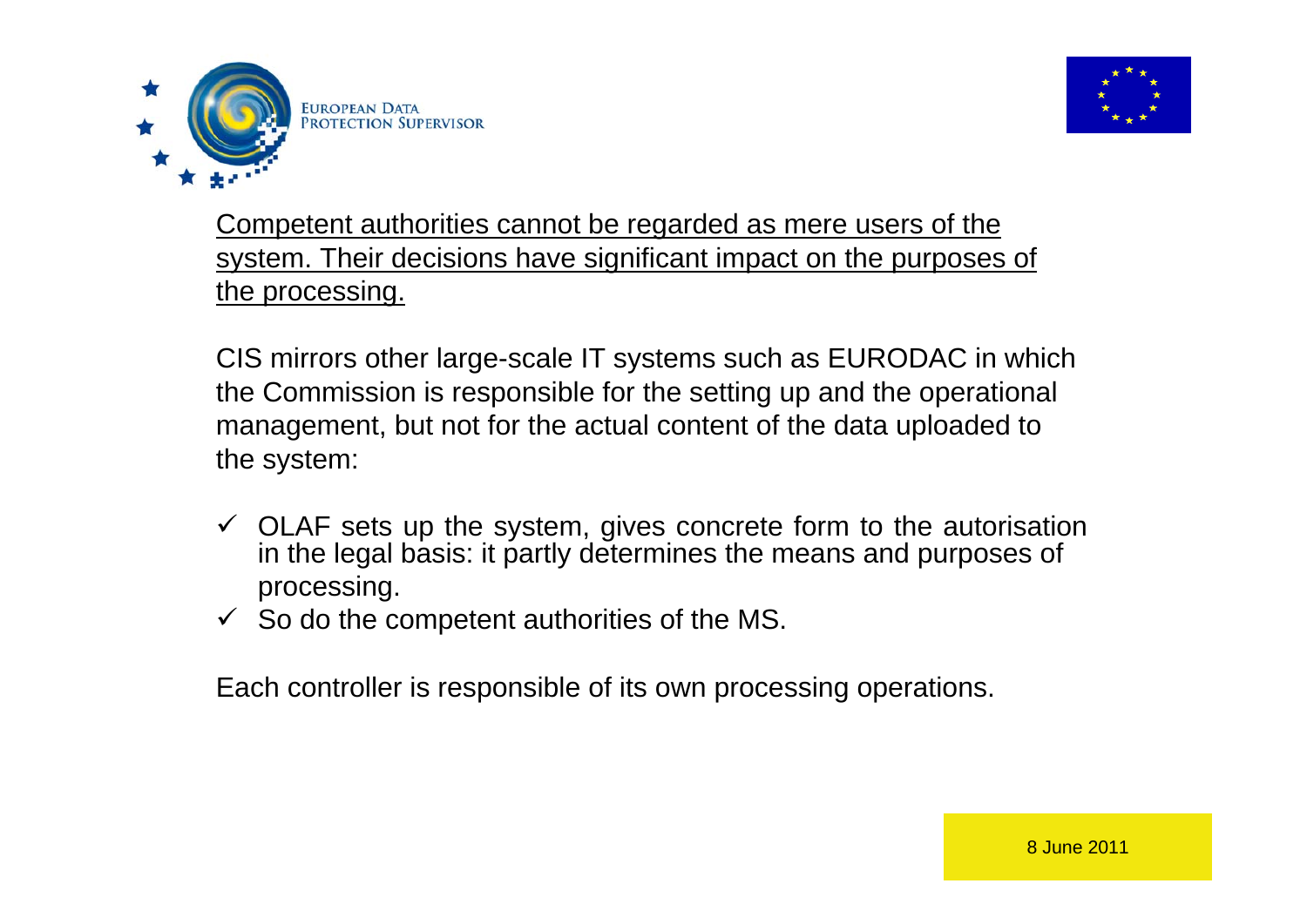

#### Article 23

#### Processing of personal data on behalf of controllers REQUIREMENTS

The contract or legal act binding the controller and the processor should include that:

**EUROPEAN DAT PROTECTION** 

- the processor shall act only on **instructions** from the controller (Article 23(2)(a));
- the obligations with regard to **confidentiality** (Art.21) and **security** measures (Art.22) should be incumbent on the processor (Article 23(2)(b))
- **unless** the processor is subject to a **national law of one of the M.S,** then by virtue of Article 17 (3), second indent, of Directive 95/46/EC, those obligations are incumbent on the processor (Article 23(2)(b)).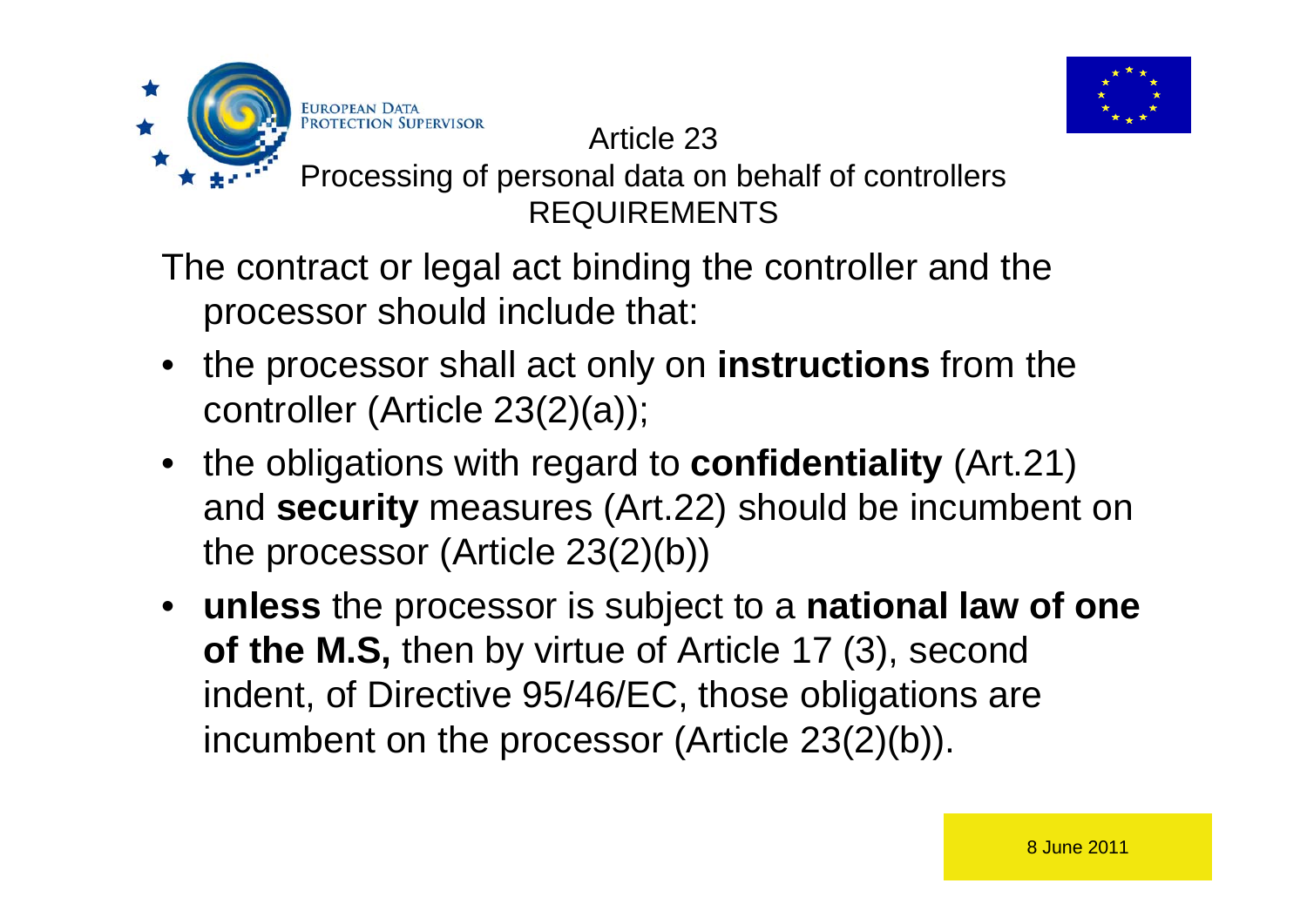

# ARTICLE I.X-DATA PROTECTION

"Any personal data included in or relating to the Contract, including its execution shall be processed pursuant to Regulation 45/2001…It shall be processed solely for the purposes of the performance, management…**The Contractor shall have the right of access to his personal data and the right to rectify any such data that is inaccurate or incomplete.** Should the Contractor have any queries concerning the processing of his personal data, he shall address them to the institution/agency. **The Contractor shall have the right of recourse at any time to the EDPS**".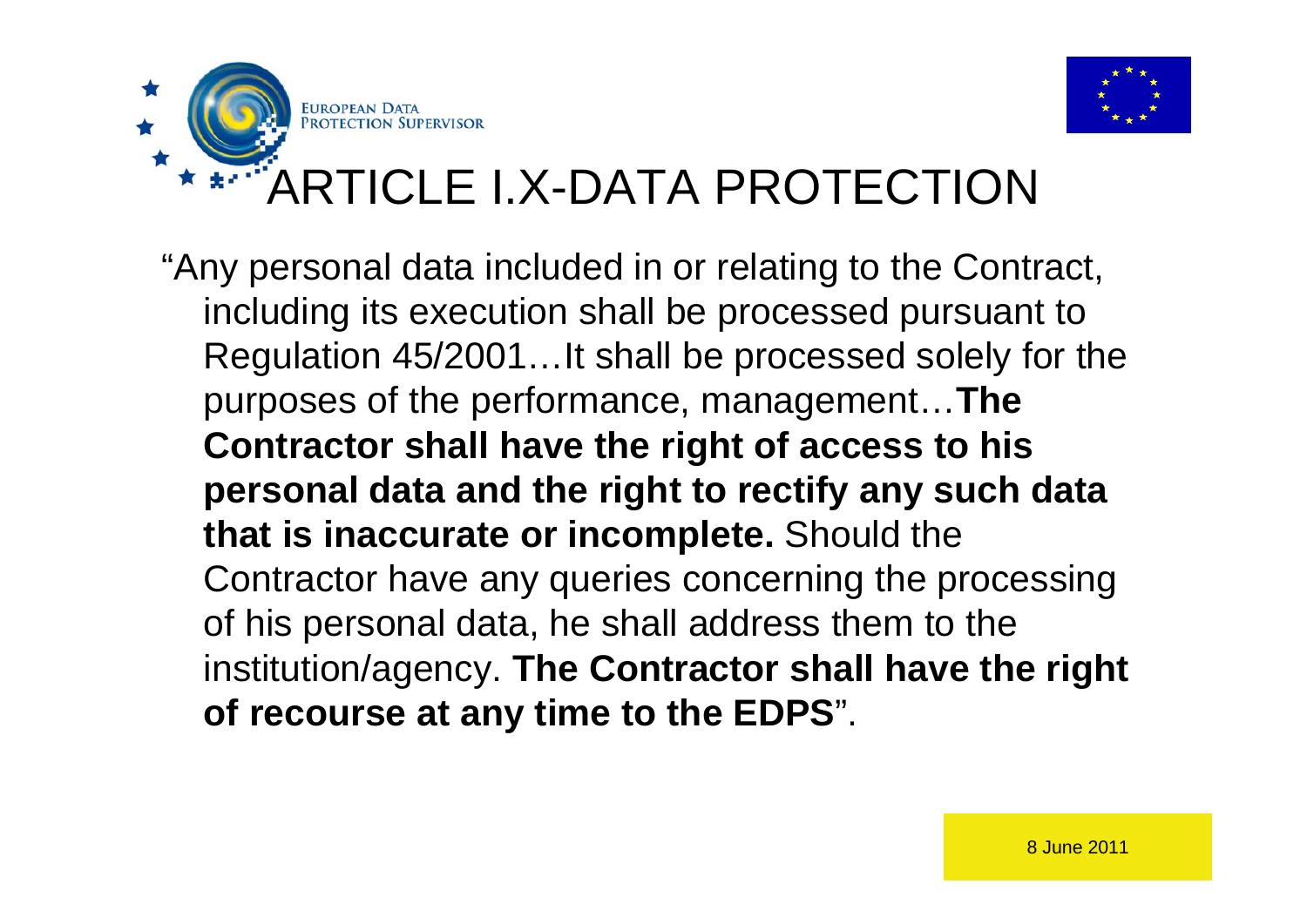



- **\*** Mere reference to the contractor's personal data and right of access to them is not sufficient
- Data subjects should also be included since part/all of their data are processed by the processor within the execution of the contract
- Where there is reference to "the Contractor", institutions/agencies should add the phrase "and the data subjects whose data are processed by the Contractor"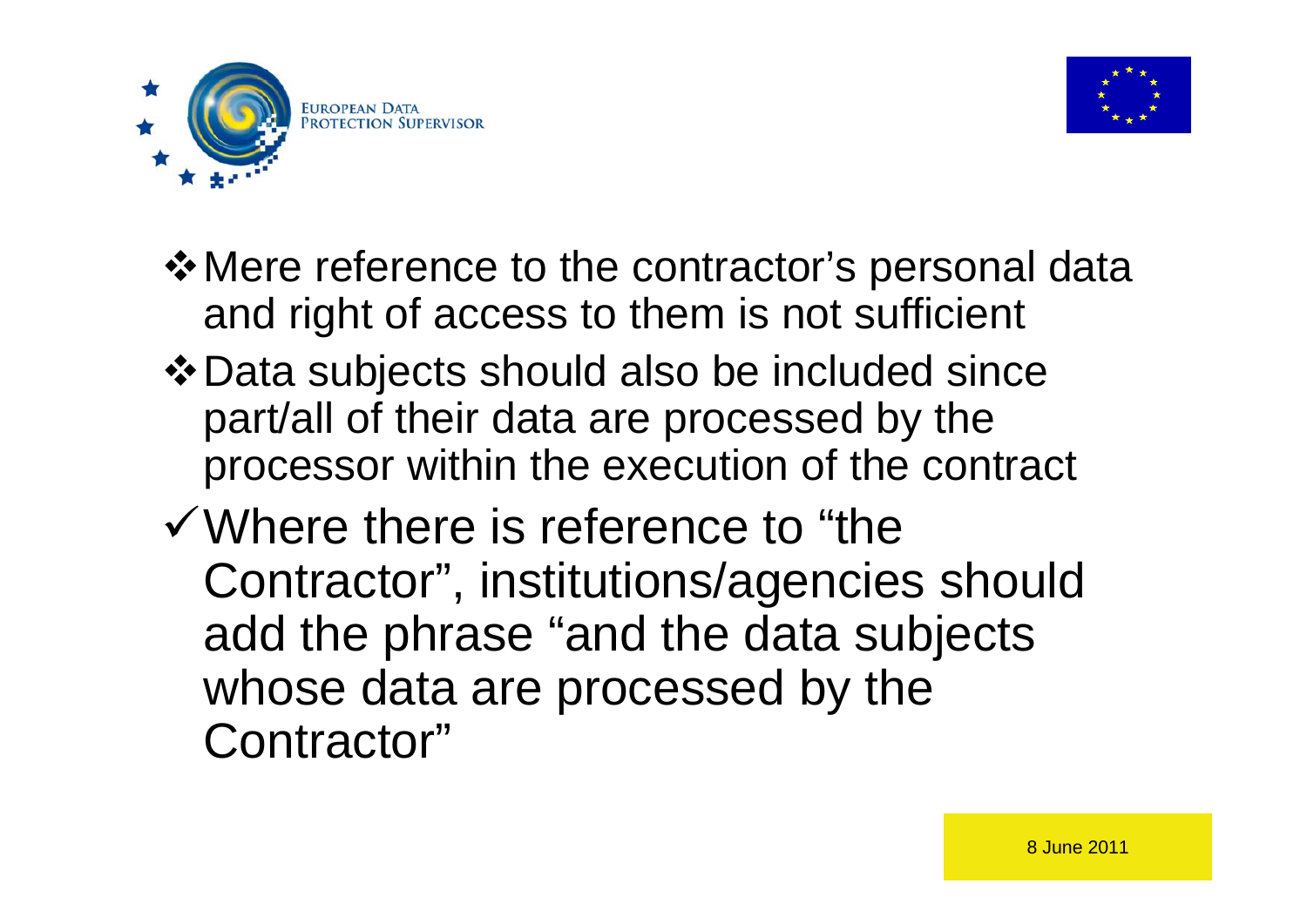



# **CONCLUSIONS**

- The determination of purposes, means, joint/single control stem from legal and factual circumstances
- $\triangleright$  Need for clear and unambiguous designation of controllers/processors in a written agreement
- $\triangleright$  Need for clear and specific allocation of responsibilities
- $\triangleright$  The controller(s) remains responsible on substance: (Lawfulness, quality, retention, transfer, notice, rights, security ….)
- $\triangleright$  The controller may allow the processor to choose the most suitable technical and organisational means